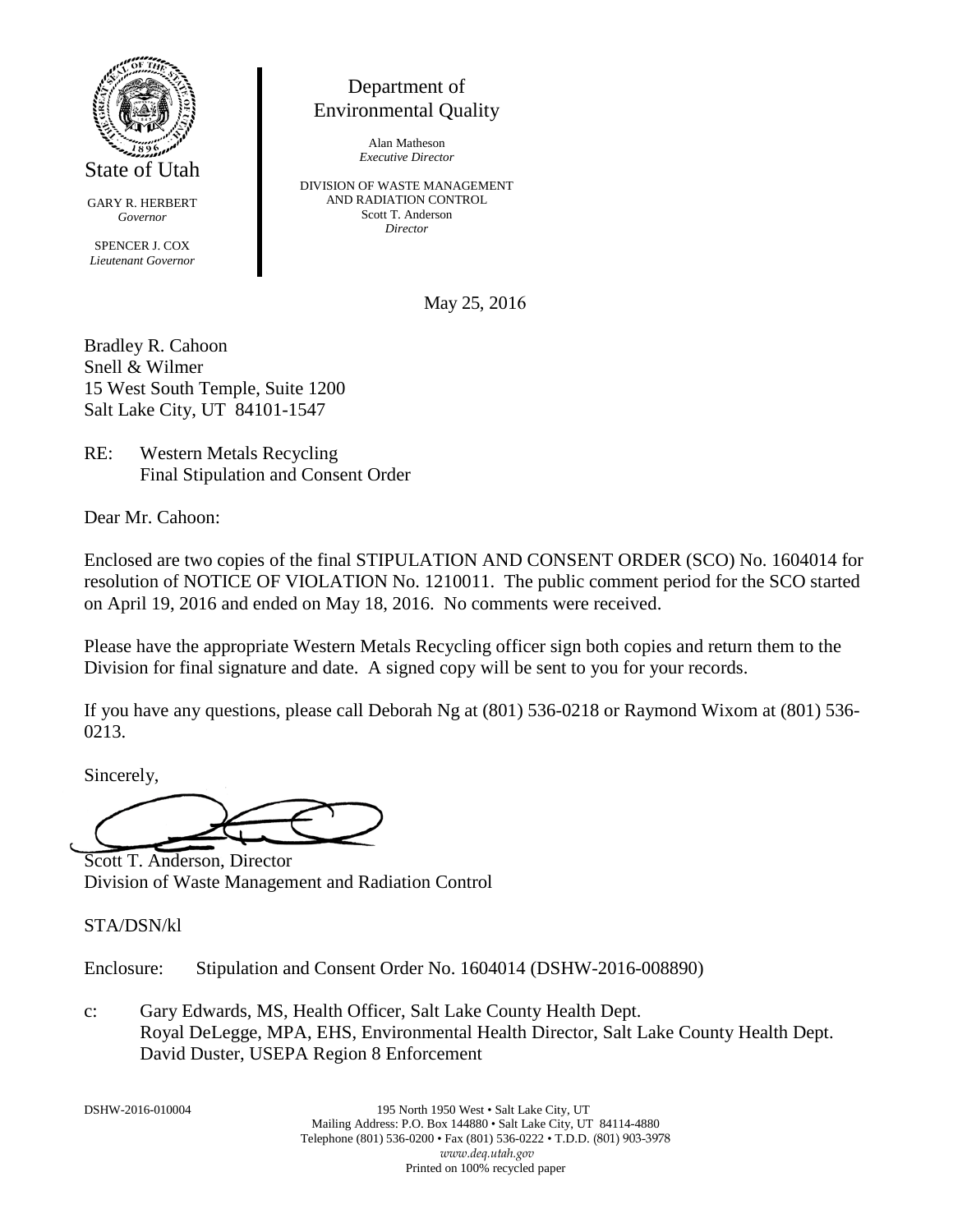Raymond D. Wixom (USB 3532) Assistant Attorney General SEAN D. REYES (USB 7969) PO Box 140873 Salt Lake City, Utah 84114-0873 801-536-0213 rwixom@utah.gov Attorney for Director, Division of Waste Management and Radiation Control

| In the Matter of:                                                                        | <b>STIPULATION AND CONSENT ORDER</b><br><b>RESOLVING NOTICE OF VIOLATION</b><br>AND REQUEST FOR AGENCY ACTION |
|------------------------------------------------------------------------------------------|---------------------------------------------------------------------------------------------------------------|
| <b>Western Metals Recycling LLC</b><br>4221 West 700 South<br>Salt Lake City, Utah 84104 | No. 1604014                                                                                                   |
| Notice of Violation and Compliance Order No.<br>121001                                   |                                                                                                               |
|                                                                                          | Bret F. Randall,<br>Administrative Law Judge                                                                  |

This **STIPULATION AND CONSENT ORDER RESOLVING NOTICE OF VIOLATION AND REQUEST FOR AGENCY ACTION** is issued by the Director of the Division of Waste Management and Radiation Control (Division) pursuant to the Utah Solid and Hazardous Waste Act, Utah Code Ann. §19-6-101, *et seq.*, and the Used Oil Management Act, 19-7-101, *et seq*. (Acts).

### **JURISDICTION**

1. The Director has jurisdiction over the subject matter of this **STIPULATION AND CONSENT ORDER** (SCO) pursuant to the Solid and Hazardous Waste Act and the Used Oil Management Act, and jurisdiction over Western Metals Recycling, LLC (Western Metals). Western Metals and the Director are the parties to this agreement.

### **FINDINGS**

- 2. Western Metals is licensed to do business in the State of Utah.
- 3. Western Metals conducts ferrous and non-ferrous scrap metal processing and recycling operations at approximately 4221 West 700 South, Salt Lake City, Utah (Facility).
- 4. Western Metals is a "person" as defined in Utah Code Ann. § 19-1-103(4) and is subject to all applicable provisions of the Utah Administrative Code and the Act.
- 5. Authorized representatives of the Director of the then Division of Solid and Hazardous Waste conducted inspections at the Western Metals Facility on February 17, 2012, August 15, 2012, August 16, 2012, and October 25, 2012.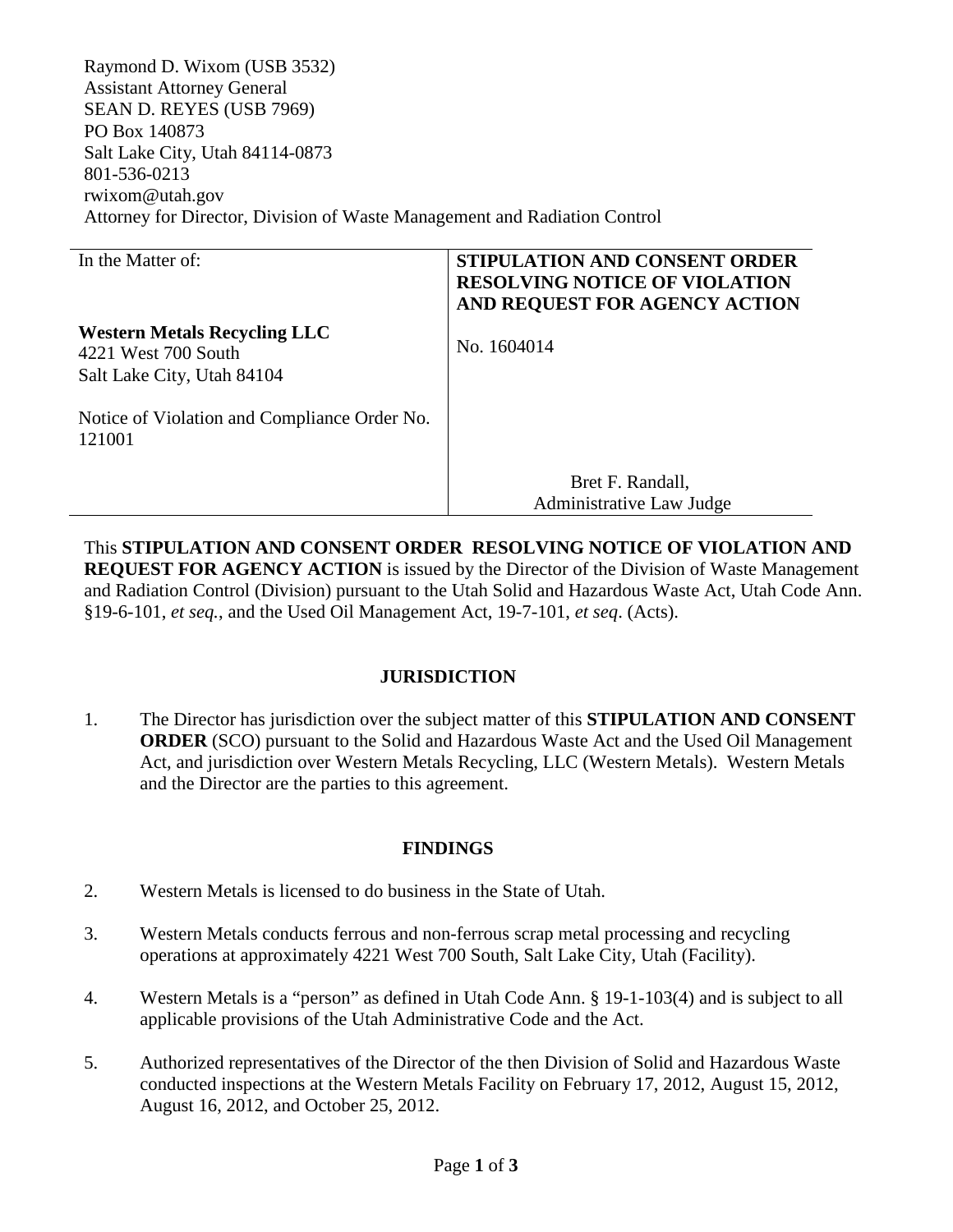- 6. A Notice of Violation and Compliance Order No. 1210011 (NOV/CO) was issued to Western Metals on June 25, 2013.
- 7. On or about July 23, 2013, Western Metals filed a Request for Agency Action asking for a hearing and to vacate the NOV/CO, and the Director filed a Response to the same on or about September 3, 2014.
- 8. An administrative law judge was appointed, a scheduling order, as amended, was entered, and the parties exchanged and responded to discovery requests.
- 9. The parties have agreed to various stays and stay extensions to proceedings in this matter in order to discuss possible settlement of the NOV/CO and the Request for Agency Action.
- 10. On February 11, 2014, the parties entered into Stipulation and Consent Order No. 1311029 resolving Findings of Violation 1, 3, and 4 of the NOV/CO.

## **STIPULATION AND CONSENT ORDER**

- 11. The parties now wish to fully resolve Finding of Violation 2, and the entirety of the NOV/CO, without further administrative or judicial proceedings.
- 12. Western Metals and the Director disagree on the facts alleged in the NOV/CO concerning Finding 2. They disagree on the laws applicable to Finding 2 and on the proper interpretation of those laws.
- 13. The parties agree that Western Metals has taken significant steps to respond to concerns the Director and his staff have raised regarding the Western Metals Facility. Western Metals has made changes in managers. Communication between the Director's staff and Western Metals representatives has significantly improved since the NOV/CO was issued.
- 14. The parties agree that further adjudication concerning Finding 2 is not in the best interest of the parties or the public.
- 15. By entering into this SCO, Western Metals is not conceding or otherwise relinquishing its argument that it is not subject to the Acts. The Director is not conceding or otherwise relinquishing his argument that Western Metals is subject to the Acts or to any other law he is responsible to administer.

### **EFFECT OF CONSENT ORDER**

16. For purposes of this **CONSENT ORDER**, the parties agree and stipulate to the above stated facts. The stipulations contained herein are for the purposes of settlement and are not admissions by any party and may not be used by any person related or unrelated to this **CONSENT ORDER** for purposes other than determining the basis of this **CONSENT ORDER**. Nothing contained herein constitute a waiver by the State of its right to initiate enforcement action, including civil penalties, against Western Metals in the event of future non-compliance with this **CONSENT ORDER**, the Acts, or the Utah Administrative Code; nor shall the State be precluded in any way from taking appropriate enforcement action against Western Metals.